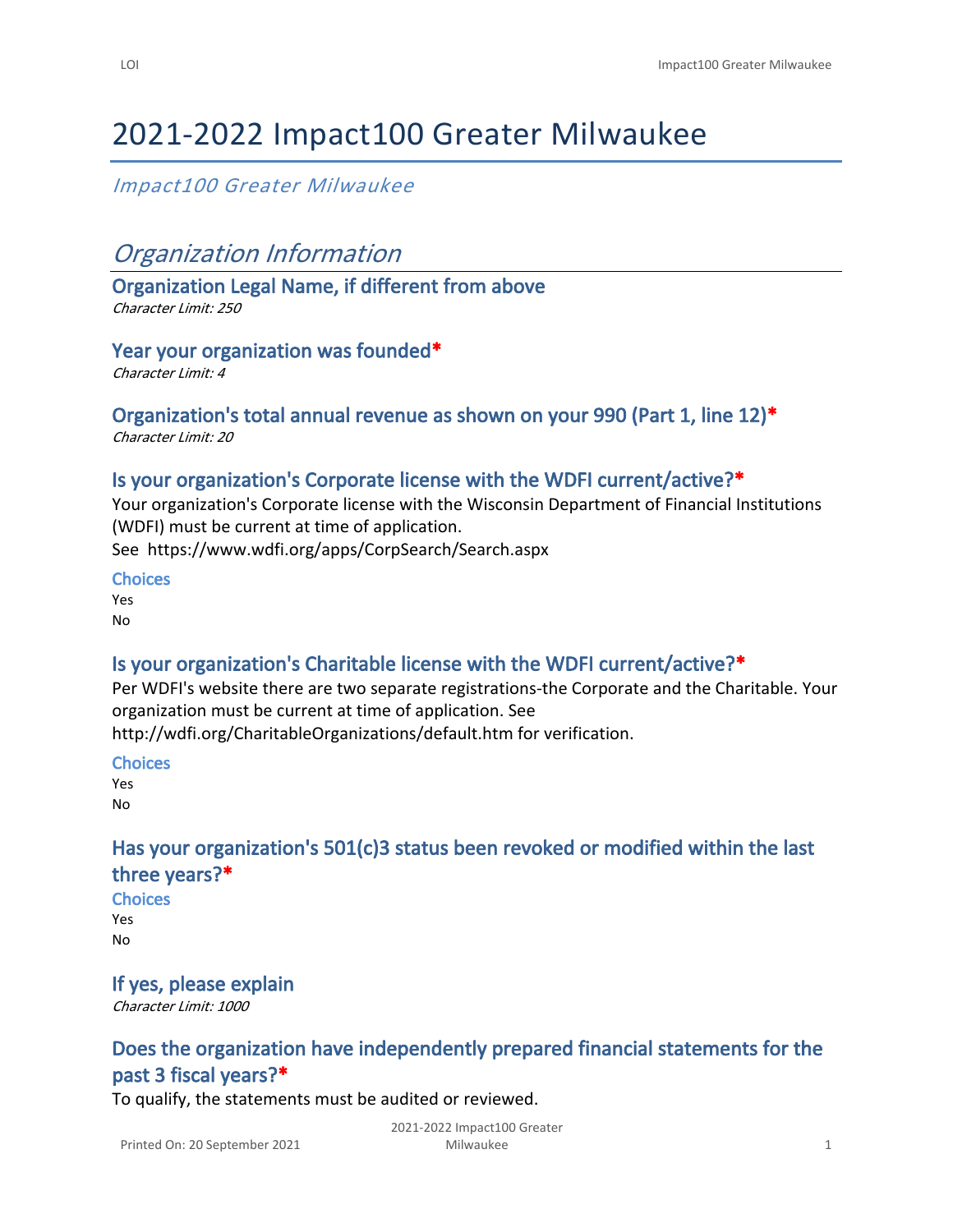#### **Choices**

Yes No

**Is your organization a local chapter, member or affiliate of a larger organization?\* Choices**

Yes No

#### **If yes, do you file a separate 990 form?**

**Choices** Yes No

## *Organization Profile*

**What is your organization's Mission Statement?\*** *Character Limit: 1000*

### **Please provide a brief history of your organization.\***

*Character Limit: 1000*

### **Summarize the major programs and their accomplishments that support your organization's mission.\***

*Character Limit: 1800*

### **What differentiates your organization from others with similar missions in your**

**service area?\*** *Character Limit: 500*

**Number of Full Time Employees\*** *Character Limit: 50*

**Number of Part Time Employees\*** *Character Limit: 50*

**Number of Volunteers\*** *Character Limit: 50*

**Number of Interns\*** *Character Limit: 50*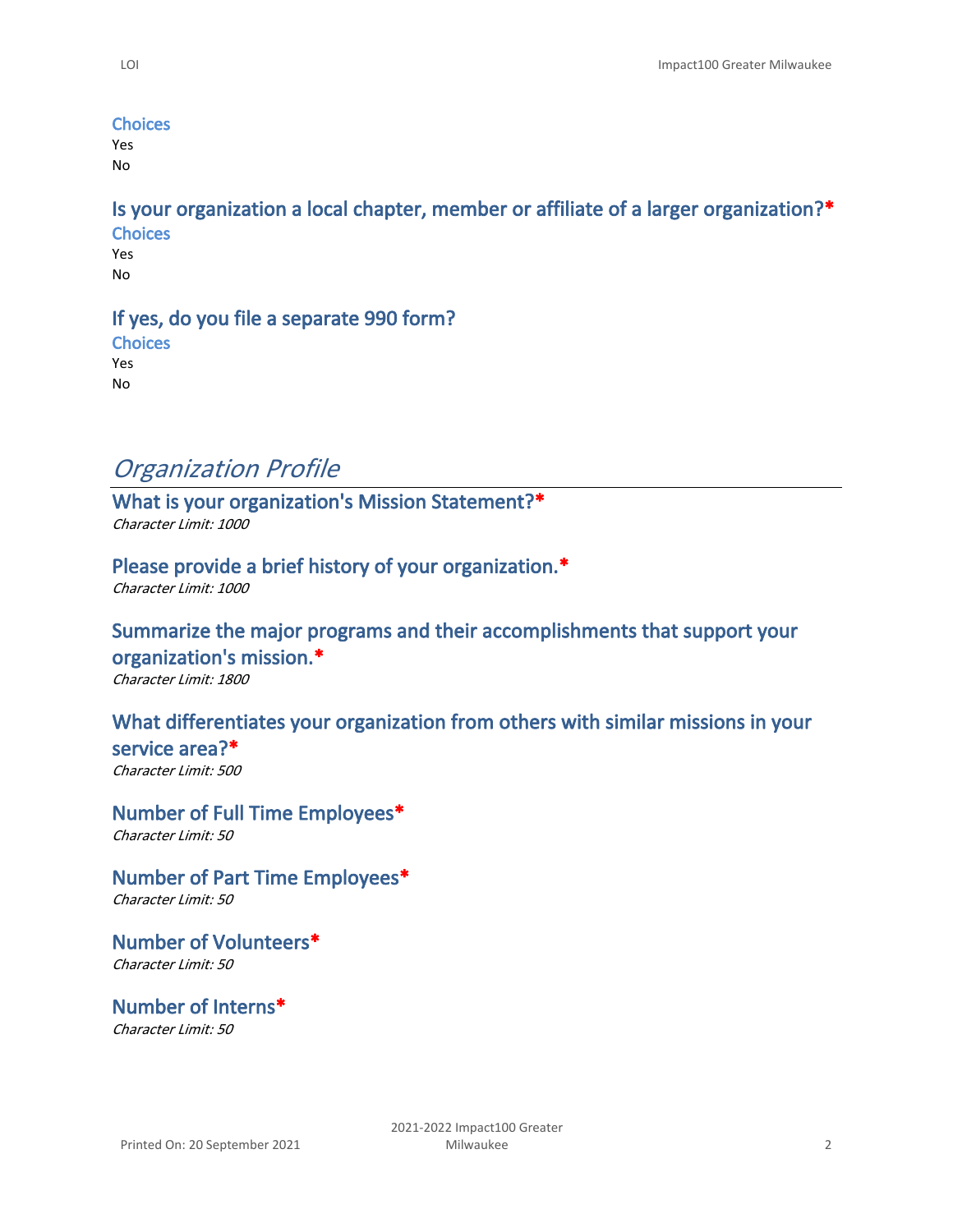# *General Project/Program Information*

**Project/Program Title\*** *Character Limit: 50*

#### *Focus Area Guidance:*

*Please rank the project/program by its association with the following focus areas (with 1 being the highest and 5 being the lowest.)*

### **Focus Area #1\***

#### **Choices**

Arts & Culture Education Environment & Revitalization Family Health & Wellness

### **Focus Area #2\***

#### **Choices**

Arts & Culture Education Environment & Revitalization Family Health & Wellness

### **Focus Area #3\***

#### **Choices**

Arts & Culture Education Environment & Revitalization Family Health & Wellness

### **Focus Area #4\***

#### **Choices**

Arts & Culture Education Environment & Revitalization Family Health & Wellness

## **Focus Area #5\***

#### **Choices**

Arts & Culture Education Environment & Revitalization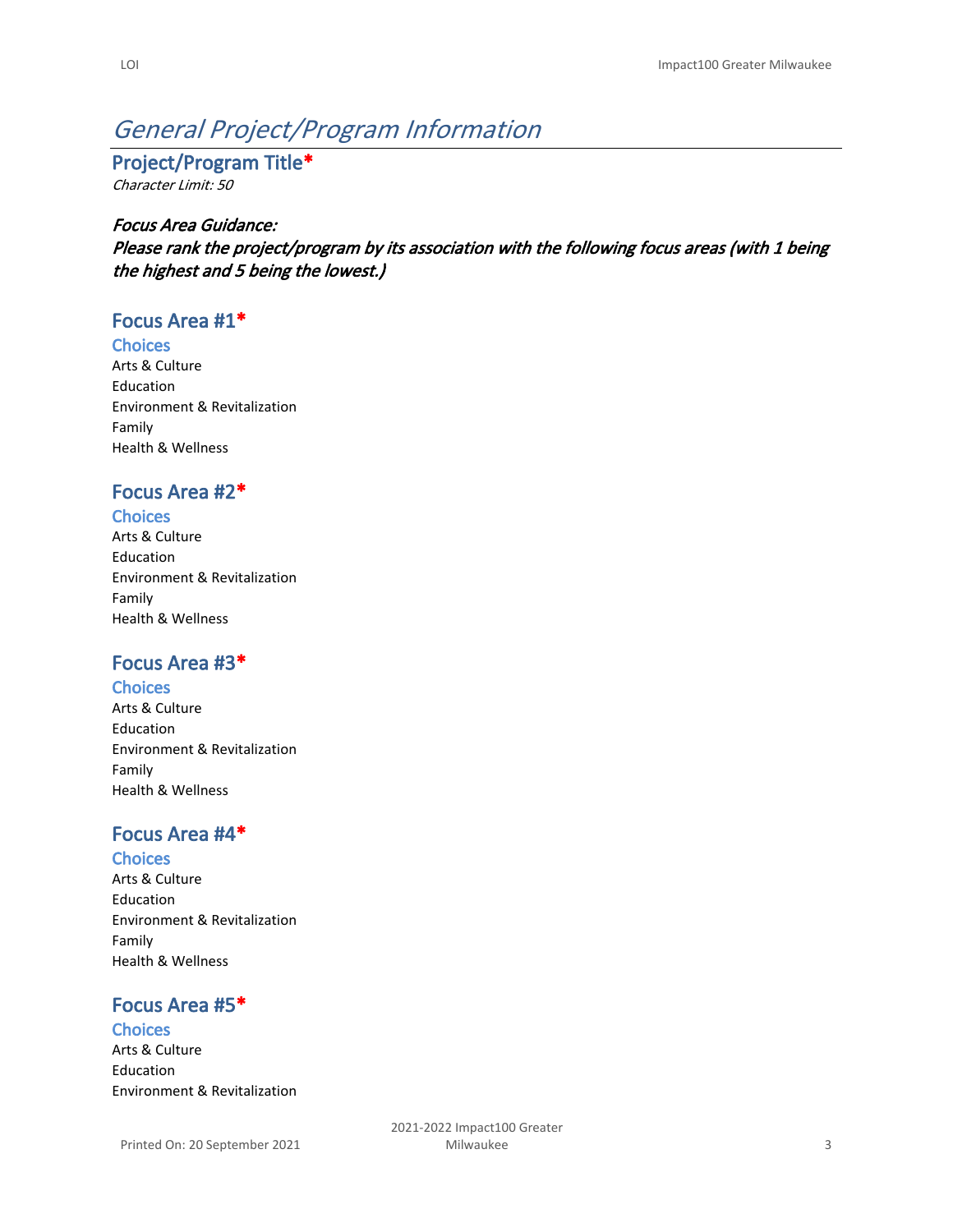Family Health & Wellness

### **Please tell us about your Project/Program:\***

What can you do with a \$100,000 grant from Impact100 Greater Milwaukee that will fill a gap in the community?

*Character Limit: 1000*

### **Sustainability\***

Describe how your organization plans to sustain the project/program. *Character Limit: 500*

### **Population Served\***

Who, and how many, will your project/program serve? Please be as specific as possible in your description. Is this a new population for your services or one you have served before? *Character Limit: 500*

### **County or Counties impacted by the project/program\***

Please check all counties that would be impacted by the proposed project/program.

**Choices** Milwaukee County Ozaukee County Washington County Waukesha County **Other** 

#### **How does Impact100 Greater Milwaukee define collaboration?**

Please review the [FAQs](http://impact100mke.org/grant-faq/) on our website for details on collaboration.

### **For Collaborative Project/Programs Only**

If your project/program is a collaboration as defined in our FAQ's, please briefly explain why each collaborator is important to the project/program.

*Character Limit: 1000*

### **This grant will fund a project/program that is:\***

(check all that apply)

#### **Choices**

Existing Expanding New

# **Total cost of proposed project/program\***

*Character Limit: 20*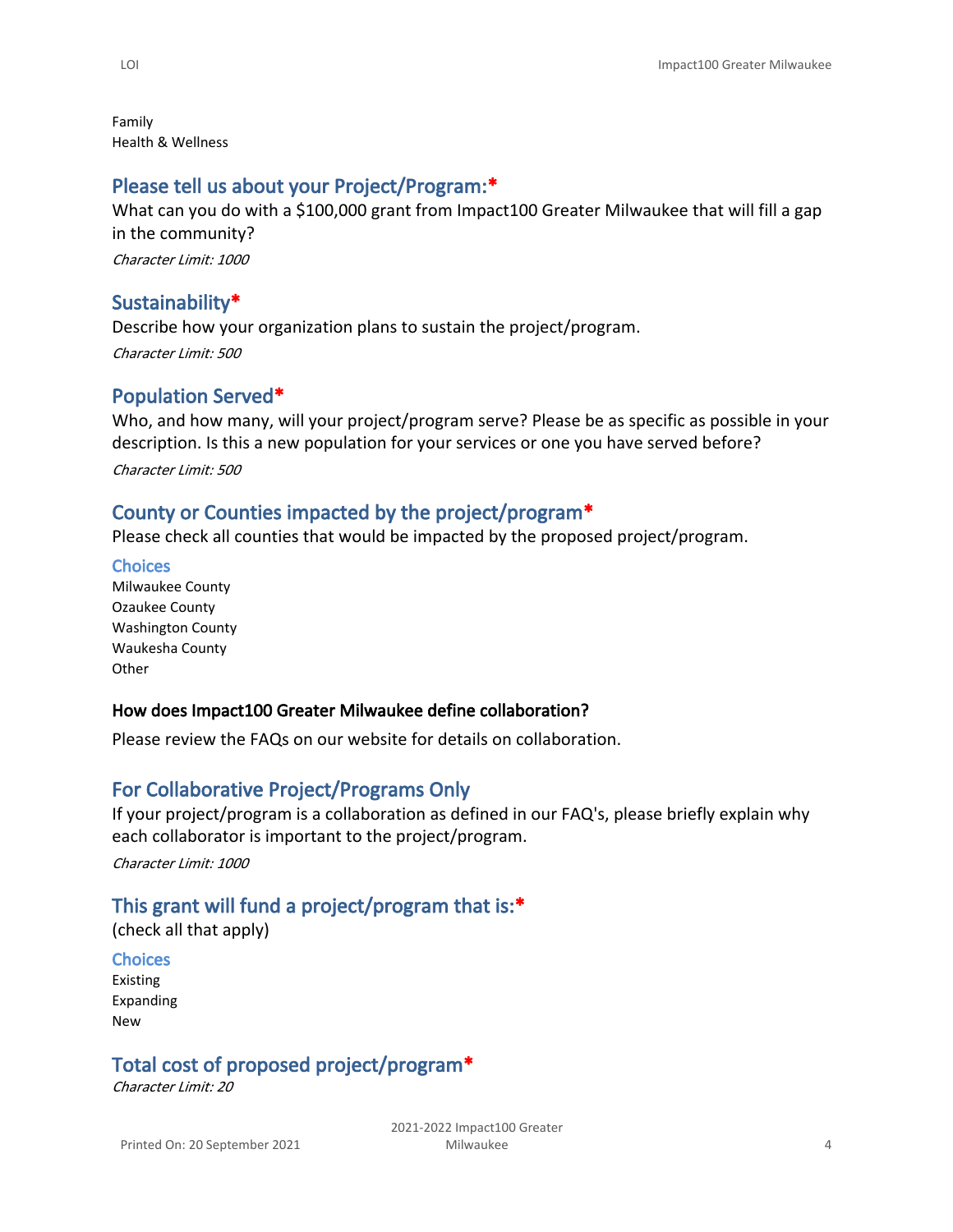### **Total dollars committed to date\***

*Character Limit: 20*

Request to Impact100 Greater Milwaukee: **\$100,000**

### **Request as a percentage of the total proposed project/program cost\***

(whole numbers only)

*Character Limit: 50*

# *Certification*

### **Certification\***

I certify that the information provided in the application is accurate and verifiable.

**Choices** Yes No

### **Executive Director\***

By typing my name below, I certify that I am the Executive Director of the applicant organization and that to the best of my knowledge, the information and statements contained in this application are accurate and complete.

*Character Limit: 150*

# *LOI Attachments*

### **Project/Program Budget for Proposed Impact100 Funding\***

**Please download and use [budget template.](https://impact100mke.z2systems.com/np/viewDocument?orgId=impact100mke&id=4028e48c57f58e3b01580853f8490098) Once completed, please upload to application.**

This should include, at a minimum, the total project/program revenues by source (i.e. grants from public & private sources, donations, program service revenues, etc.) and expense detail including salaries, employee benefits, rent and other program related costs. *Please note that there are cell formulas incorporated and if applicable, a column for collaborating organizations. File Size Limit: 4 MB*

### **Your organization's most recently filed IRS 990 form.\***

Please note MiB maximum allowed.

*File Size Limit: 15 MB*

**THANK YOU!** You are at the end of the LOI. Click SAVE if you feel you would like to return to the LOI for some reason. Click SUBMIT if you are done and ready to submit.